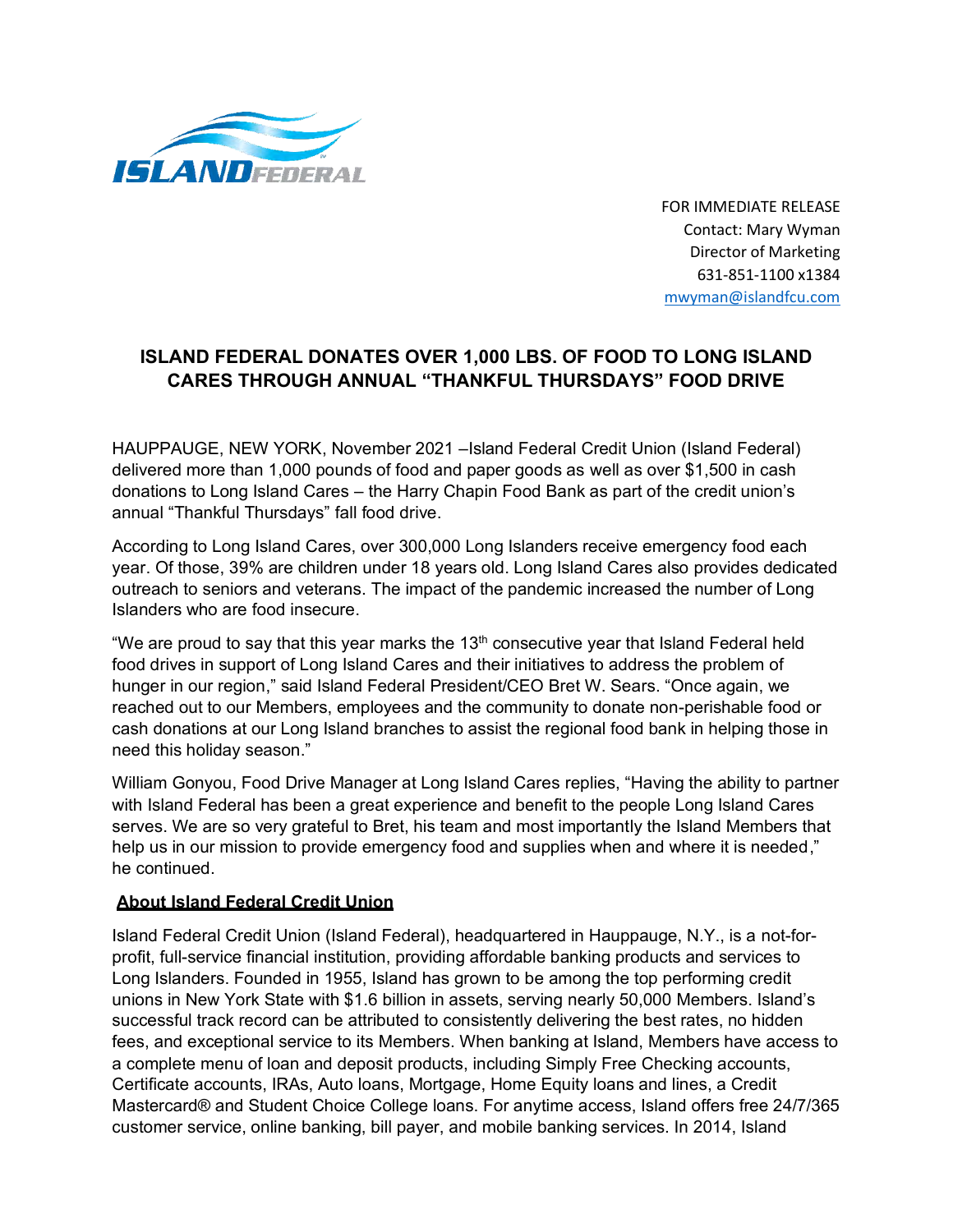announced a 10-year, multi-faceted partnership with Stony Brook University that included naming rights of the Island Federal Credit Union Arena, sponsorship of the Stony Brook Film Festival, support of the Long Island State Veterans Home and Stony Brook Children's Hospital as well as providing two branches and more than 14 ATMs on the Stony Brook University campus. In 2018, Island Federal merged with Bay Ridge Federal Credit Union, adding a branch in Brooklyn. In addition to the Stony Brook University and Brooklyn locations, Island operates eight full-service branches located on Long Island, in Bellmore, East Setauket, Hauppauge, Hicksville, Massapequa, Riverhead, Sayville, and Selden. Island Members can also access their Island accounts at more than 5,600 shared credit union branches throughout the country, and over 110,000 surcharge-free ATM networks worldwide. For more information about Island, stop by any branch, visit their website, islandfcu.com, or call (631) 851-1100

## **About Long Island Cares**

Founded by the late Harry Chapin, Long Island Cares brings together all available resources for the benefit of the hungry and food insecure on Long Island and, to the best of our ability, provides for the humanitarian needs of our community. Our goals are to improve food security for families, sponsor programs that help families achieve self-sufficiency, and educate the public about the causes and consequences of hunger on Long Island. Our vision is A Hunger Free Long Island.

-0-